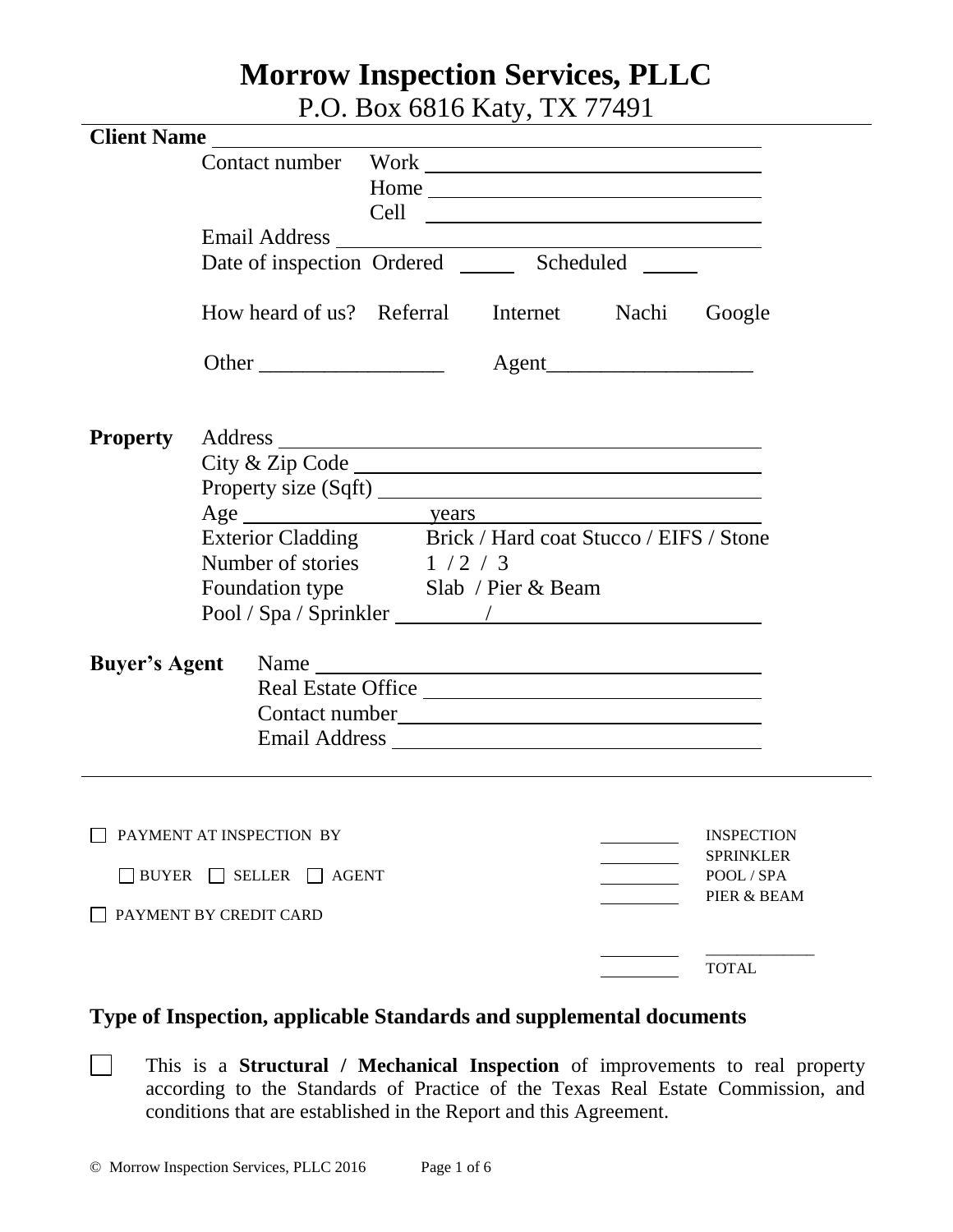- This is a **New Construction Inspection** and subject to standards that are established in the Report and this Agreement and a separate Agreement titles New Construction Agreement
- This is a **Limited Inspection** of items listed on a prior inspection report dated or limited to items request by the client.
- This is a **Technically Exhaustive Inspection** consisting of inspections of the Property by the following specialists; Geotechnical Engineer, Structural Engineer, Certified Roofing Specialist, Electrical Engineer, HVAC Engineer, Master Plumber, Leak Detection Specialist, Chimney Sweep, Master Mason, Master Tile Setter, Fenestration Specialist, Door Installation Specialist, Master Trim Carpenter, Master Painter, Landscape Architect, Master Pool Builder, Certified Indoor Air Quality Specialist, Industrial Hygienist, Appliance Repair Specialist, Water Quality Specialist in addition to the Inspector. The fee for this service starts at \$10,000, plus all restoration cost. The property will be required to be vacant for a minimum period of four (4) consecutive weeks during the inspections. Full permission of the owner must be obtained for the required period of time to access and performance of any necessary invasive and/or destructive forensic investigation of the property the final report will be completed within sixty (60) days of the readiness of the property.

The Client declines the technically exhaustive inspection. **Client Initial**s **X** 

### **Agreement Terms**

 $\Box$ 

 $\Box$ 

 $\mathbb{R}^n$ 

**Morrow Inspection Services, PLLC**, herein known as the Inspector agrees to perform a Property Inspection as defined by this Agreement for the purpose of informing the Client of major deficiencies in the condition of the Property listed above. The written or digital Inspection Report is the property of the Inspector and the Client and shall not be used by or transferred to any person or company without the written consent of both parties. The Inspector gives permission for this Property Inspection Report to be disclosed to real estate agents, specialists or repair persons related to this Property Contract only. This Report may not be forwarded to other parties involved in a different Property Contract or the media for any reason.

The Client understands and agrees that the physical presence of the Client at the on-site inspection of the Property is recommended: otherwise, the Client may waive some rights and remedies. The inspection service is conducted at the Property. The written Property Inspection Report will not substitute for the Client's personal presence during the inspection. Unless the Client attends and participates in the inspection process, the Client will not be able to obtain all the information that is offered at the inspection. The Client is solely responsible for obtaining clarification or additional information from the Inspector if any information in the report is not fully understood by the Client. If any comment is made by the Inspector in the Report concerning the condition of any item, the Client must contact a qualified building specialist for more detailed evaluation and repair of that item.

Any and all photographs, negatives, notes, work products, and/or materials developed in the course of the inspection or generation of the Property Inspection report by **Morrow Inspection Services, PLLC** shall be considered proprietary information and shall be the sole and exclusive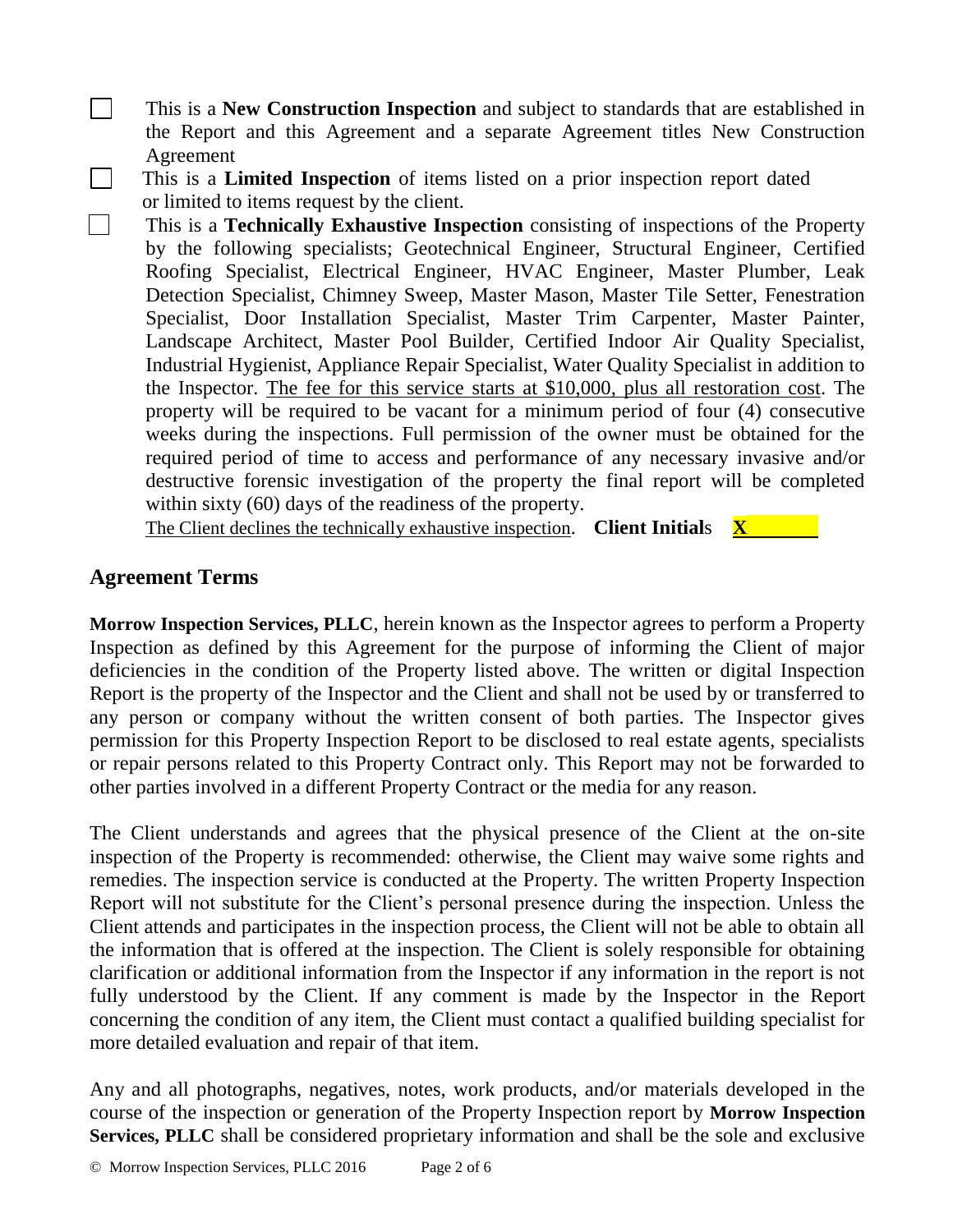property of **Morrow Inspection Services, PLLC**. Physical or digital copies of the Inspection Report, notes or associated files will not be kept longer than 3 years. The Client accepts all terms and conditions of this agreement either by signing this agreement or by accepting and paying for the services rendered by the Inspector as reflected by this contract and the attached property Inspection report. Reinspection of a defective conditions noted in this Property Inspection Report is available at the hourly rate of \$125 with a 1 ½ hour minimum. Additional inspection services are available at the hourly rate of \$185 and must be specifically contracted by this or separate agreement.

#### **Client Initials <sup>X</sup>**

### **Scope of this Inspection:**

- 1. This inspection of the subject property shall be performed by the Inspector for the Client in accordance with the current Standards of Practice established by the Texas Real Estate Commission (TREC). A copy of those standards may be provided by the Inspector if requested by the client at the inspection or obtained from the TREC website at **<http://www.trec.state.tx.us/inspector/default.asp>**. Limitations to this inspection are included in the Standards of Practice, the Property Inspection Report and in the list included in this agreement. Whether or not an item is able to adequately perform its designated function is NOT COVERED by this inspection.
- 2. The purpose of this limited visual inspection is to provide the Client with information regarding the identification and disclosure of visually observable major deficiencies this Property and the systems found in this Property as defined by the rules and regulations of the Texas Real Estate Commission at the time of the inspection. The Property Inspection Report is the Inspector's subjective opinion as to whether or not the components of this home are PRESENTLY functioning or are in need of repair. This Inspection is not intended to be technically exhaustive. Additional information and inspections beyond the scope of this inspection may be necessary to further evaluate the property or condition. Any area that is not exposed to view, is or may be concealed, or is inaccessible because of soil, walls, wall coverings, floors, floor coverings, ceilings, insulation, furnishings, stored items, built in cabinets or shelves, areas was not inspected subject to limitations or exclusions within the TREC Standards of Practice and/or by agreement of the parties involved.
- 3. The Inspector cannot and does not determine building code compliance, latent defects, manufacturer's installation guidelines or performance standards. Any code reference made within this report is for informational and educational purposes only. This inspection does not include soil analysis, adequacy of design, capacity, efficiency, size, value, flood plain location, pollution or habitability. This inspection does not include environmental conditions that may exist and including and not limited to asbestos, radon gas, lead paint, urea formaldehyde, soil contamination, microwave radiation leakage, electromagnetic fields, microbiological organisms, mold, underground storage tanks, proximity to toxic waste, geological stability of soils, rodents, wood destroying insects and organisms.. Many conditions within a property may create excessive moisture problems that could lead to mold growth. The ability to detect the presence of mold is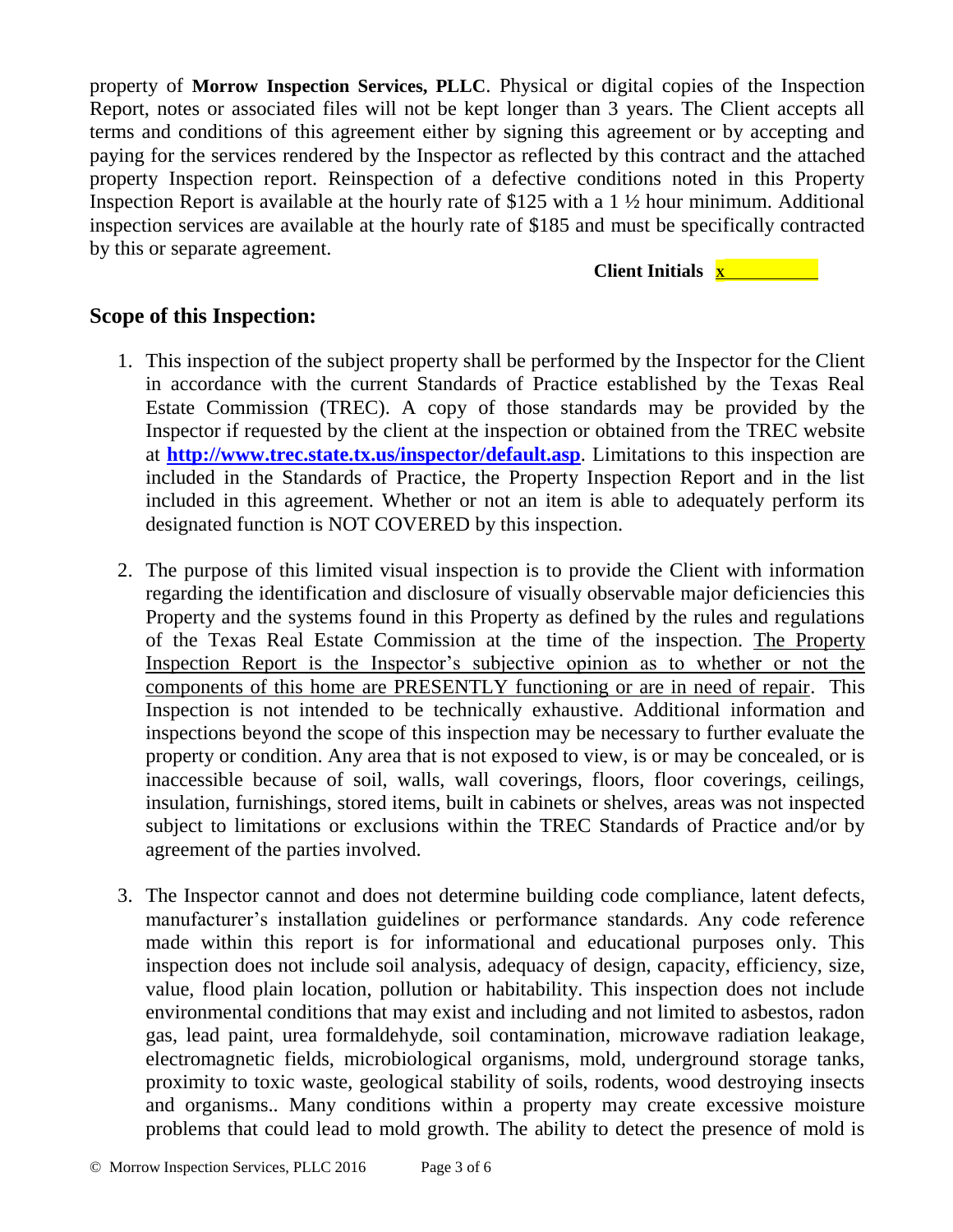beyond the scope of this inspection. The Client is urged to contact a competent specialist if information, identification or testing of these is desired prior to purchasing the Property.

4. It is understood that the Inspector and this Agreement does not imply any warranty, expressed or implied, guarantee or assurance with regard to the continued soundness of the structure or merchantability of the structure or Property. The Inspector does not warrant or represent the continued operation of any system, equipment or appliance. The Client is advised that Property Owner Warranties are available through most Real Estate Companies and hereafter assumes responsibility for determining the need and coverage of available warranties. The Inspector is neither a guarantor nor insurer. This inspection is not intended to be a reserve study and any discussion of service life is not intended to be so construed. The Client expressly agrees that the Inspector shall not be held responsible or liable for any repairs or replacements with regard to this property, systems, components or the contents therein. **Client Initials <sup>X</sup>**

# **Limitation of Inspection Liability**

It is not possible to eliminate all risk involved in the purchase and/or ownership of the subject Property. The inspector liability is limited specifically by the following terms and conditions. The following items are not inspected unless a specific notation is made on this report stating that item was inspected and notes its condition. Alarm and Security Systems, Antennas, Automatic Oven Cleaners, Buried Plumbing, Cabinets, Clock Timers, Door / Window Lock Functions, Detached Building, Driveways, Elevators/Dumbwaiters and Lifts, Fences and Gates, Fire Sprinklers, Fountains, Furnace Heat Exchangers, Hot Water Recirculating Pumps, Humidity Equipment, Ice Makers, Intercom / Radio Equipment, Landscaping and Landscape Lighting, Laundry Equipment, Media Equipment, Microwave Leakage, Ponds, Pools and Spas, Radiant Heat Systems, Refrigeration Equipment, Septic Systems, Sidewalks, Solar Equipment of all types, Steam Baths, Sump Pumps, Telephone Equipment, Water Treatment Devices, Water Wells, Window Operation and Yard Lights. Any item not noted as inspected on this Report will be considered not inspected, and no opinion rendered about its condition or presence in the property.

The Client agrees, to the fullest extent of the law, that the Inspectors and **Morrow Inspection**  Services, PLLC liability for all claims, costs, damages of any nature whatsoever or claims expenses from any cause or causes, including attorneys' fee and cost and expert witness fees / cost shall not exceed the amount of the fee paid for the inspection and report.

This limitation shall apply regardless of the cause of action or legal theory pled or asserted specifically including, but not limited to negligence. The Client shall make no claim of professional negligence unless the Client has first provided the Inspector with a written certification executed by a TREC Professional Inspector currently practicing in the field of residential Property Inspections in the state of Texas for homebuyers. The certificate shall: a) contain the name and license number of the certifying TREC Professional Inspector; b) specify the acts or omissions that the certifier contends are not in conformance with the standards of care for a licensed TREC Professional inspector performing a home inspection under similar circumstances; and c) state in detail the basis for the certifiers' opinion that such acts or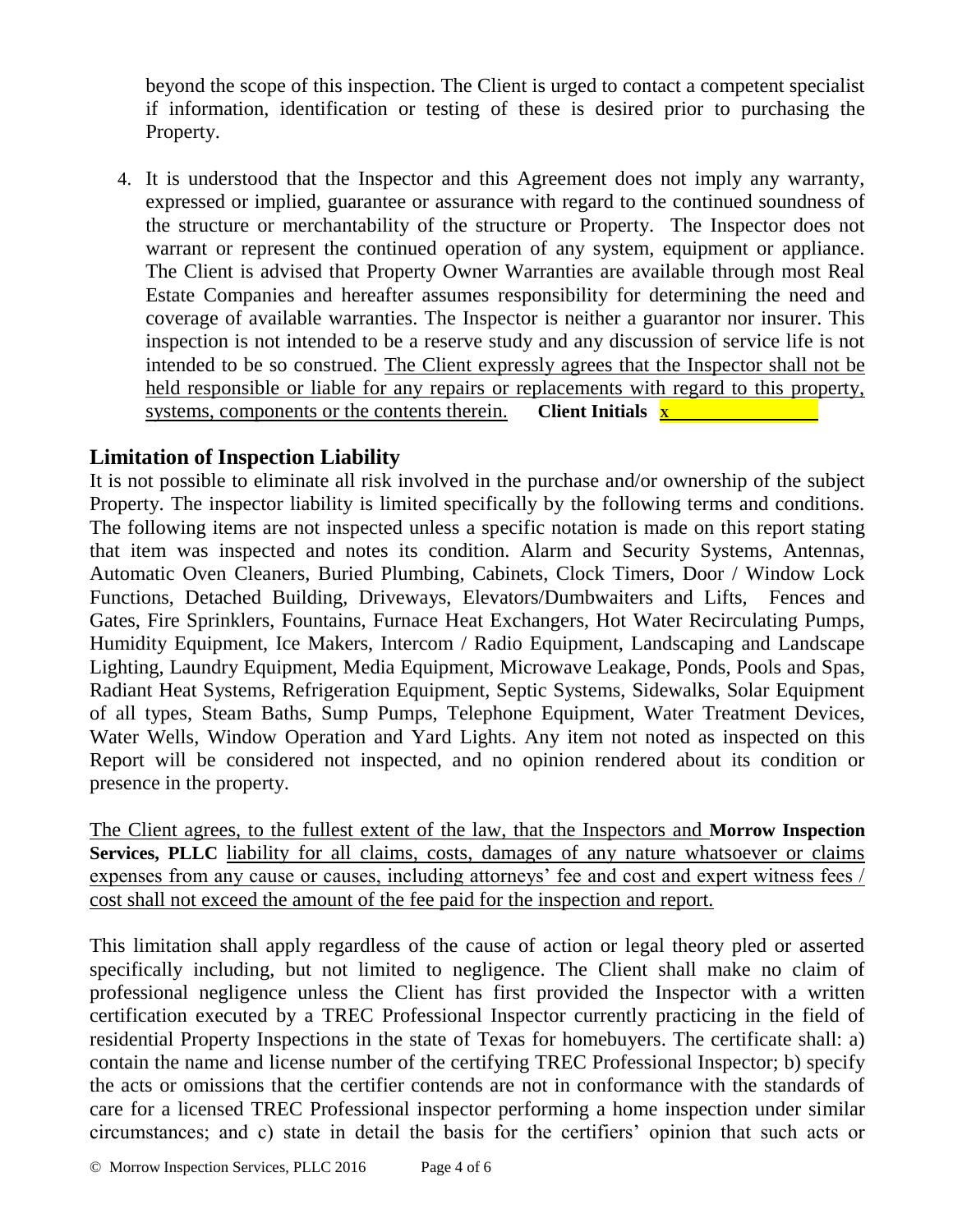omissions do not conform to the standard of care. This certificate shall be provided to the Inspector not less than thirty (30) days prior to the presentation of any claim, or the institution of any arbitration or legal proceeding.

Should a dispute arise between the Client and Inspector, Client agrees to pay, indemnify, save and hold harmless the Inspector, as well as its agents and employees, for its legal fees, court cost, cost of expert witnesses, cost of depositions, and all other expenses incurred by the Inspector in defending against the Clients' complaint should the Client fail to prevail against the Inspector.

Client agrees to defend, indemnify and hold harmless the Inspector, as well as its agents and employees, and against all suits, claims or demands of any nature brought against the Inspector relating in any way to the services rendered under this Agreement or reflected in the attached Property Inspection Report regardless of fault of the Inspector. **Client Initial**s **X** 

### **Arbitration of Disputes:**

In the event of any complaint with this inspection, the Client must notify **Morrow Inspection Services, PLLC** in writing within ten (10) days of the date of discovery of an undisclosed problem and must thereafter allow a prompt reinspection of the home; otherwise all claims for the damages arising out of such complaint are waived by the Client. In the event a dispute cannot be resolved by the Client and **Morrow Inspection Services, PLLC**, the parties agree to submit the dispute to arbitration through a mutually agreeable arbitrator with the American Arbitration Association. The dispute or claim arising out of or relating to this contract, or the breach thereof, shall be settled by arbitration in accordance with the Construction Industry Arbitration Rules. Only TREC licensed Professional Inspectors will be eligible to serve as the arbitrator. Any judgment upon the award rendered by the Arbitrator(s) may be entered in any Court of competent jurisdiction. In the event the Client refuses to abide by the decision of a mutually agreeable arbitrator, or for any other reason institutes any legal action concerning this inspection and fails to prevail on all of the causes of action alleged, the Client shall be liable to **Morrow Inspection Services, PLLC** for all of its' cost, fees and attorney's fees incurred in such action. **Client Initial**s **X** 

# **Agreement Acceptance**

The undersigned have reviewed this document, understand its content and agree to the terms and conditions contained herein; specifically including the clause titled Limitation of Inspection Liability and the section titled Arbitration of Disputes and agrees to pay charges presented to the Client at the time of the inspection. A copy of this Property Inspection Agreement was available for prior review at the Inspectors website located at; [www.morrowinspections.com.](http://www.morrowinspections.com/)

This Agreement represents the entire agreement between the parties. No oral agreements, understandings or representations shall change or modify or amend any part of this Agreement. In the event that any portion of this Agreement, Report or Addenda is ruled "inadmissible as evidence", the remainder of all aforementioned documents or any portion thereof shall remain admissible. Should any court of competent jurisdiction declare any term, provision, covenant or condition of this Agreement, the Report or Addenda invalid, void or unenforceable, the